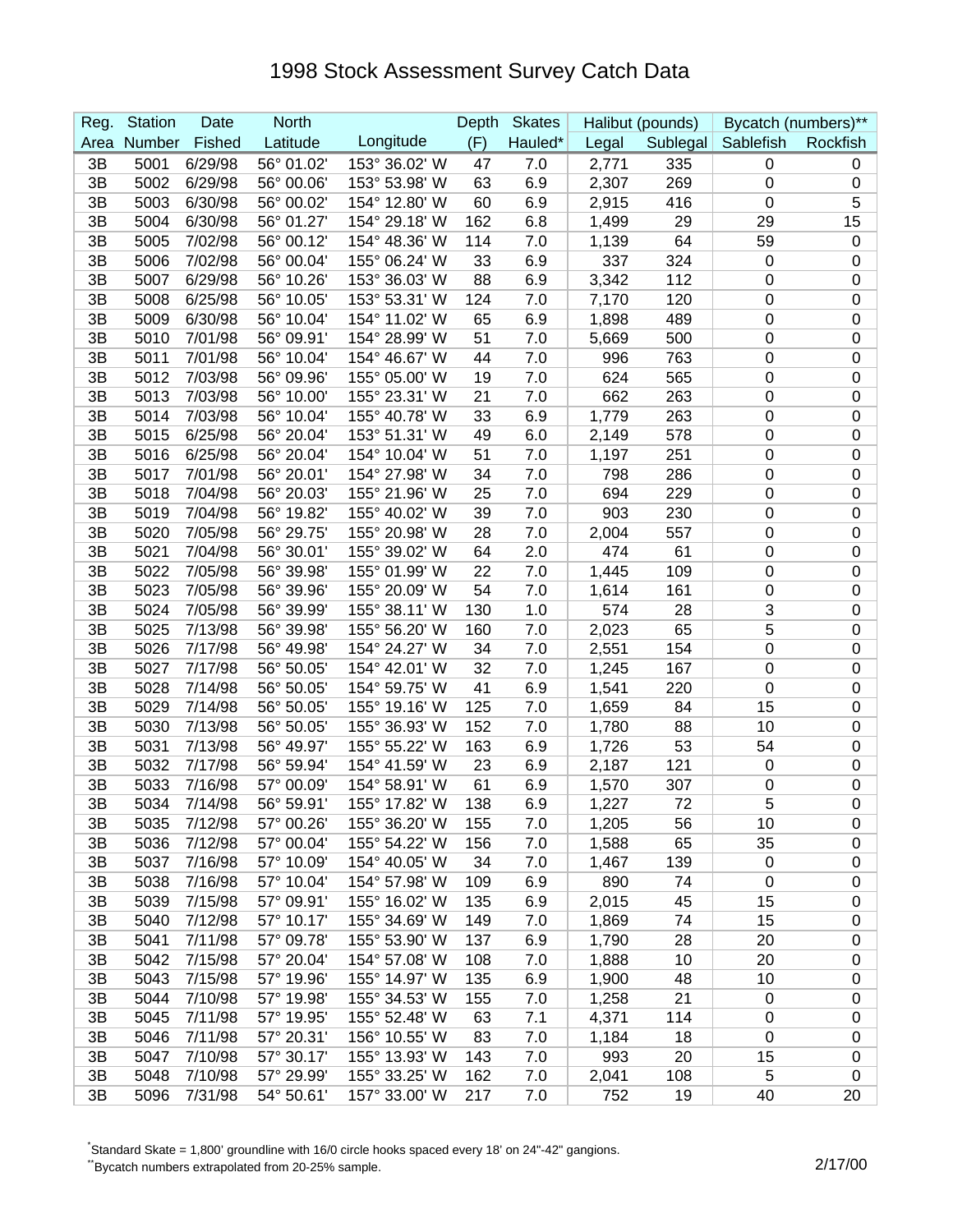| Reg. | <b>Station</b> | Date    | <b>North</b> |               | Depth | <b>Skates</b> |       | Halibut (pounds) |                    | Bycatch (numbers)** |
|------|----------------|---------|--------------|---------------|-------|---------------|-------|------------------|--------------------|---------------------|
| Area | Number         | Fished  | Latitude     | Longitude     | (F)   | Hauled*       | Legal |                  | Sublegal Sablefish | Rockfish            |
| 3B   | 5097           | 7/25/98 | 54° 50.05'   | 157° 49.98' W | 97    | 7.0           | 2,572 | 220              | 5                  | 0                   |
| 3B   | 5098           | 8/01/98 | 54° 59.76'   | 157° 15.01' W | 114   | 7.0           | 2,366 | 360              | 9                  | 0                   |
| 3B   | 5099           | 7/31/98 | 54° 59.70'   | 157° 31.98' W | 54    | 7.0           | 6,345 | 881              | 0                  | 30                  |
| 3B   | 5100           | 7/25/98 | 54° 59.55'   | 157° 49.98' W | 47    | 7.0           | 4,051 | 699              | 0                  | 5                   |
| 3B   | 5101           | 7/24/98 | 55° 00.23'   | 158° 07.00' W | 73    | 7.0           | 4,095 | 916              | 0                  | $\pmb{0}$           |
| 3B   | 5102           | 8/11/98 | 55° 10.09'   | 156° 21.98' W | 280   | 7.0           | 73    | 0                | 116                | $\mathbf 0$         |
| 3B   | 5103           | 8/11/98 | 55° 10.00'   | 156° 38.98' W | 288   | 7.0           | 0     | $\mathbf 0$      | 178                | $\mathbf 0$         |
| 3B   | 5104           | 8/11/98 | 55° 09.93'   | 156° 57.01' W | 88    | 7.0           | 3,466 | 277              | $\mathbf 0$        | $\mathbf 0$         |
| 3B   | 5105           | 8/01/98 | 55° 09.82'   | 157° 14.00' W | 63    | 7.0           | 1,706 | 783              | 0                  | $\mathbf 0$         |
| 3B   | 5106           | 7/31/98 | 55° 09.98'   | 157° 32.04' W | 48    | 7.0           | 6,233 | 1008             | 0                  | $\mathbf 0$         |
| 3B   | 5107           | 7/25/98 | 55° 09.86'   | 157° 48.98' W | 45    | 7.0           | 4,641 | 1935             | 0                  | $\pmb{0}$           |
| 3B   | 5108           | 7/24/98 | 55° 10.14'   | 158° 07.00' W | 57    | 7.0           | 4,704 | 1020             | 0                  | $\mathbf 0$         |
| 3B   | 5109           | 8/10/98 | 55° 19.72'   | 156° 39.03' W | 66    | 7.0           | 3,419 | 1606             | 0                  | $\mathbf 0$         |
| 3B   | 5110           | 8/10/98 | 55° 20.22'   | 156° 55.97' W | 52    | 7.0           | 2,842 | 1818             | 0                  | $\mathbf 0$         |
| 3B   | 5111           | 8/01/98 | 55° 20.04'   | 157° 13.98' W | 50    | 7.0           | 1,900 | 1483             | 0                  | $\pmb{0}$           |
| 3B   | 5112           | 8/02/98 | 55° 19.94'   | 157° 31.00' W | 48    | 7.0           | 2,482 | 1799             | 0                  | $\pmb{0}$           |
| 3B   | 5113           | 7/26/98 | 55° 19.85'   | 157° 48.98' W | 46    | 7.0           | 1,434 | 2259             | 0                  | $\pmb{0}$           |
| 3B   | 5114           | 7/24/98 | 55° 19.86'   | 158° 06.03' W | 61    | 6.9           | 3,929 | 1046             | 0                  | $\mathbf 0$         |
| 3B   | 5115           | 7/22/98 | 55° 19.95'   | 158° 23.94' W | 80    | 7.0           | 3,550 | 180              | $\mathbf 0$        | $\mathbf 0$         |
| 3B   | 5116           | 8/10/98 | 55° 30.00'   | 156° 38.00' W | 102   | 7.0           | 2,651 | 72               | 54                 | $\mathbf 0$         |
| 3B   | 5117           | 8/10/98 | 55° 30.17'   | 156° 54.98' W | 51    | 7.0           | 8,906 | 670              | $\mathbf 0$        | $\mathbf 0$         |
| 3B   | 5118           | 8/09/98 | 55° 30.12'   | 157° 13.00' W | 49    | 7.0           | 2,261 | 875              | $\mathbf 0$        | $\mathbf 0$         |
| 3B   | 5119           | 8/02/98 | 55° 29.93'   | 157° 31.00' W | 52    | 7.0           | 1,887 | 1594             | 0                  | $\mathbf 0$         |
| 3B   | 5120           | 7/26/98 | 55° 29.88'   | 157° 47.99' W | 55    | 7.0           | 2,705 | 1151             | $\mathbf 0$        | $\pmb{0}$           |
| 3B   | 5121           | 7/22/98 | 55° 30.18'   | 158° 06.06' W | 71    | 7.0           | 716   | 92               | 0                  | $\mathbf 0$         |
| 3B   | 5122           | 7/22/98 | 55° 30.04'   | 158° 23.97' W | 80    | 7.0           | 1,364 | 122              | 0                  | $\mathbf 0$         |
| 3B   | 5123           | 8/09/98 | 55° 40.02'   | 156° 54.86' W | 50    | 7.0           | 2,999 | 1294             | 0                  | $\mathbf 0$         |
| 3B   | 5124           | 8/09/98 | 55° 40.03'   | 157° 13.00' W | 48    | 7.0           | 1,624 | 1359             | 0                  | $\pmb{0}$           |
| 3B   | 5125           | 8/02/98 | 55° 40.25'   | 157° 29.87' W | 56    | 7.0           | 4,034 | 1063             | 0                  | $\pmb{0}$           |
| 3B   | 5126           | 7/26/98 | 55° 39.99'   | 157° 47.94' W | 75    | 7.0           | 2,572 | 561              | 0                  | $\pmb{0}$           |
| 3B   | 5127           | 7/20/98 | 55° 40.34'   | 158° 06.10' W | 70    | 6.7           | 3,955 | 443              | 0                  | $\mathbf 0$         |
| 3B   | 5128           | 7/21/98 | 55° 40.05'   | 158° 23.00' W | 71    | 7.0           | 4,049 | 526              | 0                  | $\mathbf 0$         |
| 3B   | 5129           | 7/21/98 | 55° 39.90'   | 158° 41.00' W | 50    | 7.0           | 2,618 | 2136             | 0                  | $\mathbf 0$         |
| 3B   | 5130           | 8/04/98 | 55° 50.17'   | 157° 12.04' W | 56    | 7.0           | 3,772 | 983              | 0                  | $\Omega$            |
| 3B   | 5131           | 8/04/98 | 55° 50.12'   | 157° 30.00' W | 56    | 7.0           | 2,326 | 810              | 0                  | 0                   |
| 3B   | 5132           | 8/03/98 | 55° 49.78'   | 157° 48.02' W | 64    | 7.0           | 4,171 | 662              | 0                  | 0                   |
| 3B   | 5133           | 7/20/98 | 55° 50.36'   | 158° 05.00' W | 48    | 6.9           | 4,007 | 1472             | 0                  | $\pmb{0}$           |
| 3B   | 5134           | 7/21/98 | 55° 50.02'   | 158° 23.04' W | 62    | 7.0           | 5,914 | 826              | 0                  | $\pmb{0}$           |
| 3B   | 5135           | 8/04/98 | 55° 59.99'   | 157° 29.00' W | 59    | 7.0           | 2,060 | 268              | 0                  | $\pmb{0}$           |
| 3B   | 5136           | 8/03/98 | 55° 59.70'   | 157° 47.00' W | 65    | 7.0           | 2,312 | 379              | 0                  | $\pmb{0}$           |
| 3B   | 5137           | 7/30/98 | 56° 00.09'   | 158° 04.99' W | 48    | 7.0           | 3,942 | 1141             | 0                  | $\pmb{0}$           |
| 3B   | 5138           | 8/03/98 | 56° 10.39'   | 157° 46.97' W | 85    | 7.0           | 6,124 | 89               | 0                  | 0                   |
| 3B   | 5139           | 7/30/98 | 56° 10.02'   | 158° 05.02' W | 39    | 7.0           | 1,903 | 461              | $\boldsymbol{0}$   | $\pmb{0}$           |
| 3B   | 5140           | 7/30/98 | 56° 19.98'   | 158° 04.02' W | 40    | 7.0           | 2,497 | 229              | $\mathbf 0$        | 0                   |
| 3B   | 5141           | 6/20/98 | 54° 30.00'   | 158° 60.00' W | 158   | 6.0           | 2,506 | 189              | 69                 | 0                   |
| 3B   | 5142           | 6/21/98 | 54° 29.98'   | 159° 16.87' W | 79    | 6.9           | 2,481 | 153              | $\mathbf 0$        | 0                   |
| 3B   | 5143           | 6/29/98 | 54° 29.97'   | 159° 33.95' W | 63    | 7.0           | 5,988 | 563              | 0                  | 15                  |
| 3B   | 5144           | 6/30/98 | 54° 30.00'   | 159° 50.40' W | 66    | 7.0           | 1,057 | 477              | 0                  | $\mathbf 0$         |
| 3B   | 5145           | 6/30/98 | 54° 30.00'   | 160° 08.87' W | 66    | 7.0           | 1,903 | 322              | 0                  | 0                   |

\* Standard Skate = 1,800' groundline with 16/0 circle hooks spaced every 18' on 24"-42" gangions.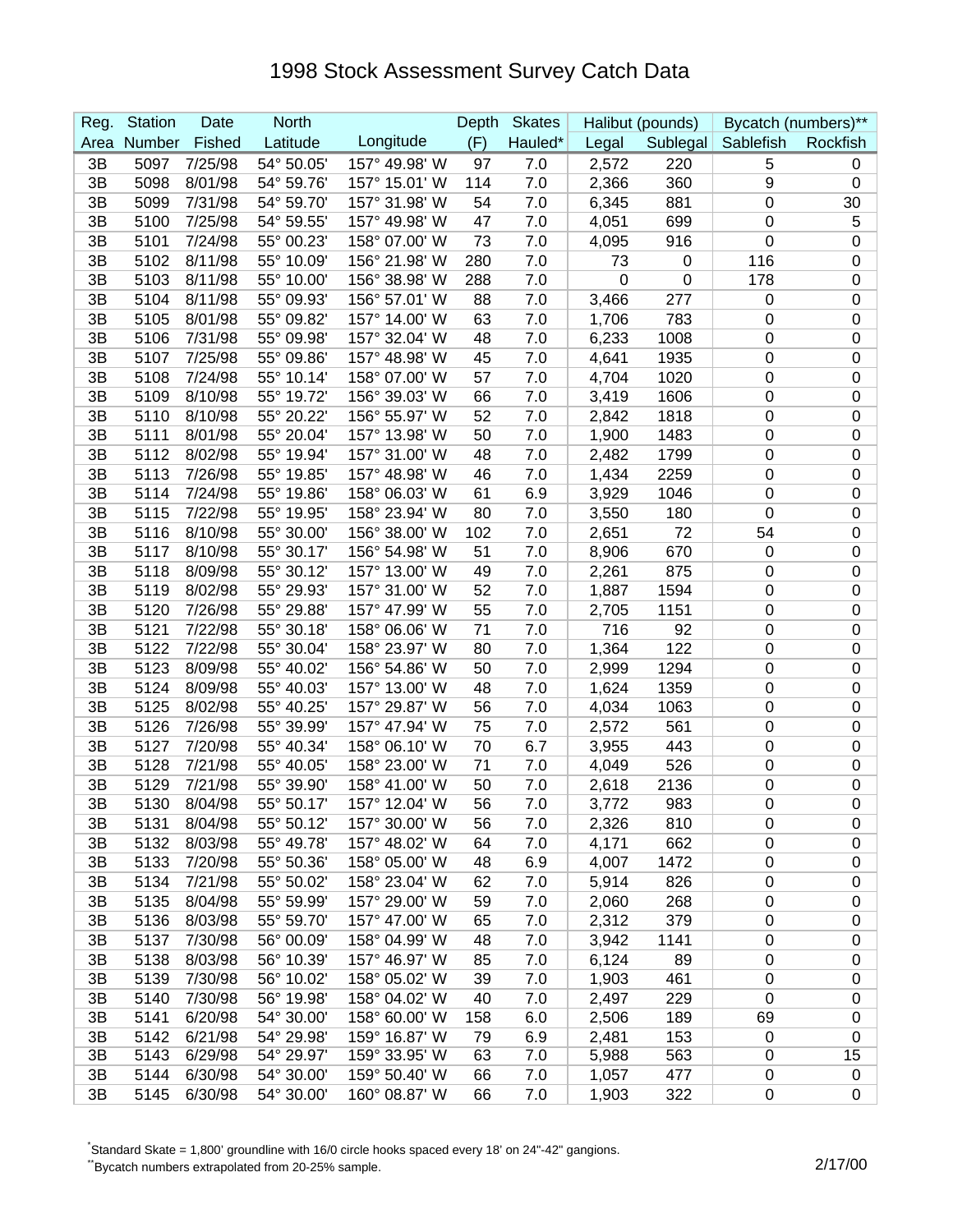| Reg. | <b>Station</b> | Date                   | <b>North</b> |               | Depth | <b>Skates</b> |        | Halibut (pounds) |                  | Bycatch (numbers)** |
|------|----------------|------------------------|--------------|---------------|-------|---------------|--------|------------------|------------------|---------------------|
| Area | Number         | Fished                 | Latitude     | Longitude     | (F)   | Hauled*       | Legal  | Sublegal         | Sablefish        | Rockfish            |
| 3B   | 5146           | 6/14/98                | 54° 40.00'   | 158° 24.87' W | 115   | 6.0           | 8,144  | 324              | 10               | 0                   |
| 3B   | 5147           | 6/20/98                | 54° 39.87'   | 158° 42.03' W | 57    | 7.0           | 6,053  | 619              | $\mathbf 0$      | $\mathbf 0$         |
| 3B   | 5148           | 6/20/98                | 54° 39.98'   | 159° 00.01' W | 50    | 7.1           | 6,795  | 833              | 0                | 5                   |
| 3B   | 5149           | 6/29/98                | 54° 39.98'   | 159° 17.05' W | 41    | 6.7           | 4,317  | 950              | 0                | $\pmb{0}$           |
| 3B   | 5150           | 6/29/98                | 54° 40.00'   | 159° 33.97' W | 35    | 7.0           | 9,588  | 838              | 0                | 5                   |
| 3B   | 5151           | 7/01/98                | 54° 40.03'   | 159° 54.10' W | 42    | 7.0           | 8,011  | 644              | 0                | $\mathbf 0$         |
| 3B   | 5152           | 6/30/98                | 54° 40.00'   | 160° 08.88' W | 50    | 7.0           | 4,337  | 1260             | 0                | $\mathbf 0$         |
| 3B   | 5153           | 6/14/98                | 54° 49.99'   | 158° 06.86' W | 71    | 7.0           | 4,172  | 1413             | 0                | $\mathbf 0$         |
| 3B   | 5154           | 6/14/98                | 54° 50.05'   | 158° 24.85' W | 107   | 6.0           | 4,577  | 165              | 86               | 5                   |
| 3B   | 5155           | 6/13/98                | 54° 50.25'   | 158° 41.70' W | 56    | 7.0           | 4,965  | 820              | $\mathbf 0$      | $\mathbf 0$         |
| 3B   | 5156           | 6/12/98                | 54° 50.00'   | 158° 59.98' W | 40    | 7.1           | 2,751  | 1428             | 0                | $\boldsymbol{0}$    |
| 3B   | 5157           | 7/01/98                | 54° 50.00'   | 159° 52.14' W | 30    | 7.0           | 4,282  | 614              | 0                | $\mathbf 0$         |
| 3B   | 5158           | 7/01/98                | 54° 49.99'   | 160° 09.11' W | 38    | 7.0           | 6,118  | 712              | 0                | $\mathbf 0$         |
| 3B   | 5159           | 7/03/98                | 54° 50.08'   | 160° 26.20' W | 46    | 7.0           | 1,854  | 423              | 0                | $\mathbf 0$         |
| 3B   | 5160           | 6/13/98                | 54° 59.93'   | 158° 24.98' W | 115   | 7.0           | 6,078  | 146              | 60               | $\pmb{0}$           |
| 3B   | 5161           | 6/13/98                | 54° 59.97'   | 158° 42.00' W | 72    | 6.9           | 3,622  | 777              | $\mathbf 0$      | $\pmb{0}$           |
| 3B   | 5162           | 6/12/98                | 54° 60.00    | 158° 59.00' W | 46    | 7.0           | 5,147  | 1225             | 0                | $\pmb{0}$           |
| 3B   | 5163           | 6/12/98                | 55° 00.00    | 159° 16.88' W | 26    | 6.9           | 6,100  | 381              | 0                | $\mathbf 0$         |
| 3B   | 5164           | 7/03/98                | 55° 00.03'   | 160° 27.11' W | 63    | 7.0           | 3,798  | 600              | $\mathbf 0$      | $\mathbf 0$         |
| 3B   | 5165           | 7/03/98                | 55° 00.08'   | 160° 44.01' W | 48    | 7.0           | 6,457  | 1070             | 0                | $\mathbf 0$         |
| 3B   | 5166           | 6/11/98                | 55° 10.02'   | 158° 23.96' W | 98    | 6.9           | 2,164  | 325              | 0                | $\mathbf 0$         |
| 3B   | 5167           | 6/11/98                | 55° 09.94'   | 158° 42.04' W | 111   | 6.9           | 3,081  | 142              | 49               | $\mathbf 0$         |
| 3B   | 5168           | 6/11/98                | 55° 09.99'   | 158° 59.06' W | 66    | 2.0           | 1,007  | 235              | $\mathbf 0$      | $\mathbf 0$         |
| 3B   | 5169           | 6/09/98                | 55° 09.89'   | 159° 17.00' W | 41    | 7.0           | 4,091  | 1060             | $\mathbf 0$      | $\boldsymbol{0}$    |
| 3B   | 5170           | 6/10/98                | 55° 19.97'   | 158° 42.00' W | 103   | 7.0           | 2,754  | 66               | 20               | $\mathbf 0$         |
| 3B   | 5171           | 6/09/98                | 55° 19.91'   | 158° 58.98' W | 101   | 7.1           | 2,624  | 102              | 5                | $\mathbf 0$         |
| 3B   | 5172           | 6/09/98                | 55° 20.00'   | 159° 16.98' W | 98    | 7.0           | 3,259  | 127              | 0                | $\mathbf 0$         |
| 3B   | 5173           | 6/02/98                | 55° 19.98'   | 159° 33.99' W | 77    | 6.9           | 2,223  | 426              | 0                | $\pmb{0}$           |
| 3B   | 5174           | 6/01/98                | 55° 20.04'   | 159° 52.01' W | 47    | 7.0           | 1,880  | 1099             | 0                | $\pmb{0}$           |
| 3B   | 5175           | 6/10/98                | 55° 29.95'   | 158° 41.00' W | 89    | 7.0           | 2,234  | 165              | 10               | $\pmb{0}$           |
| 3B   | 5176           | 6/10/98                | 55° 29.93'   | 158° 59.50' W | 61    | 7.0           | 2,649  | 1061             | 0                | $\mathbf 0$         |
| 3B   | 5177           | 6/02/98                | 55° 29.98'   | 159° 17.12' W | 68    | 7.0           | 2,045  | 559              | 0                | $\mathbf 0$         |
| 3B   | 5178           | 6/02/98                | 55° 29.88'   | 159° 34.00' W | 91    | 7.0           | 2,854  | 240              | 0                | $\mathbf 0$         |
| 3B   | 5179           | 6/01/98                | 55° 30.00'   | 159° 51.99' W | 93    | 7.0           | 2,505  | 187              | 0                | $\Omega$            |
| 3B   | 5180           | <b>Station Deleted</b> |              |               |       |               |        |                  |                  |                     |
| 3B   | 5181           | 6/04/98                | 55° 39.99'   | 158° 59.34' W | 83    | 7.0           | 2,593  | 208              | 0                | $\pmb{0}$           |
| 3B   | 5182           | 6/03/98                | 55° 40.00'   | 159° 17.06' W | 56    | 7.0           | 3,164  | 429              | $\boldsymbol{0}$ | $\pmb{0}$           |
| 3B   | 5183           | 6/01/98                | 55° 39.87'   | 159° 52.00' W | 71    | 7.0           | 3,604  | 188              | 0                | $\pmb{0}$           |
| 3B   | 5184           | 6/03/98                | 55° 50.00'   | 158° 59.00' W | 68    | 7.0           | 1,452  | 245              | 0                | $\pmb{0}$           |
| 3B   | 5185           | 6/03/98                | 55° 50.00'   | 159° 17.07' W | 33    | 7.0           | 1,520  | 340              | $\boldsymbol{0}$ | $\pmb{0}$           |
| 3B   | 5186           | 7/17/98                | 54° 00.05'   | 163° 15.12' W | 47    | 7.0           | 2,033  | 525              | $\boldsymbol{0}$ | $\pmb{0}$           |
| 3B   | 5187           | 7/17/98                | 54° 00.05'   | 163° 32.03' W | 55    | 7.0           | 735    | 212              | 0                | 0                   |
| 3B   | 5188           | 7/17/98                | 53° 59.95'   | 163° 48.91' W | 51    | 7.0           | 348    | 226              | $\boldsymbol{0}$ | $\pmb{0}$           |
| 3B   | 5189           | 7/23/98                | 54° 09.87'   | 161° 34.00' W | 85    | 7.1           | 1,536  | 181              | 45               | $\pmb{0}$           |
| 3B   | 5190           | 7/22/98                | 54° 10.00'   | 161° 50.95' W | 45    | 7.0           | 11,463 | 734              | $\mathbf 0$      | 5                   |
| 3B   | 5191           | 7/22/98                | 54° 10.00'   | 162° 07.97' W | 47    | 7.0           | 8,930  | 391              | $\mathbf 0$      | 5                   |
| 3B   | 5192           | 7/22/98                | 54° 10.00'   | 162° 25.09' W | 99    | 7.0           | 418    | 195              | 50               | $\pmb{0}$           |
| 3B   | 5193           | 7/16/98                | 54° 10.00'   | 163° 49.97' W | 51    | 7.0           | 1,530  | 528              | $\mathbf 0$      | 0                   |
| 3B   | 5194           | 7/10/98                | 54° 19.98'   | 160° 08.00' W | 181   | 7.0           | 1,149  | 349              | 35               | $\pmb{0}$           |

\* Standard Skate = 1,800' groundline with 16/0 circle hooks spaced every 18' on 24"-42" gangions.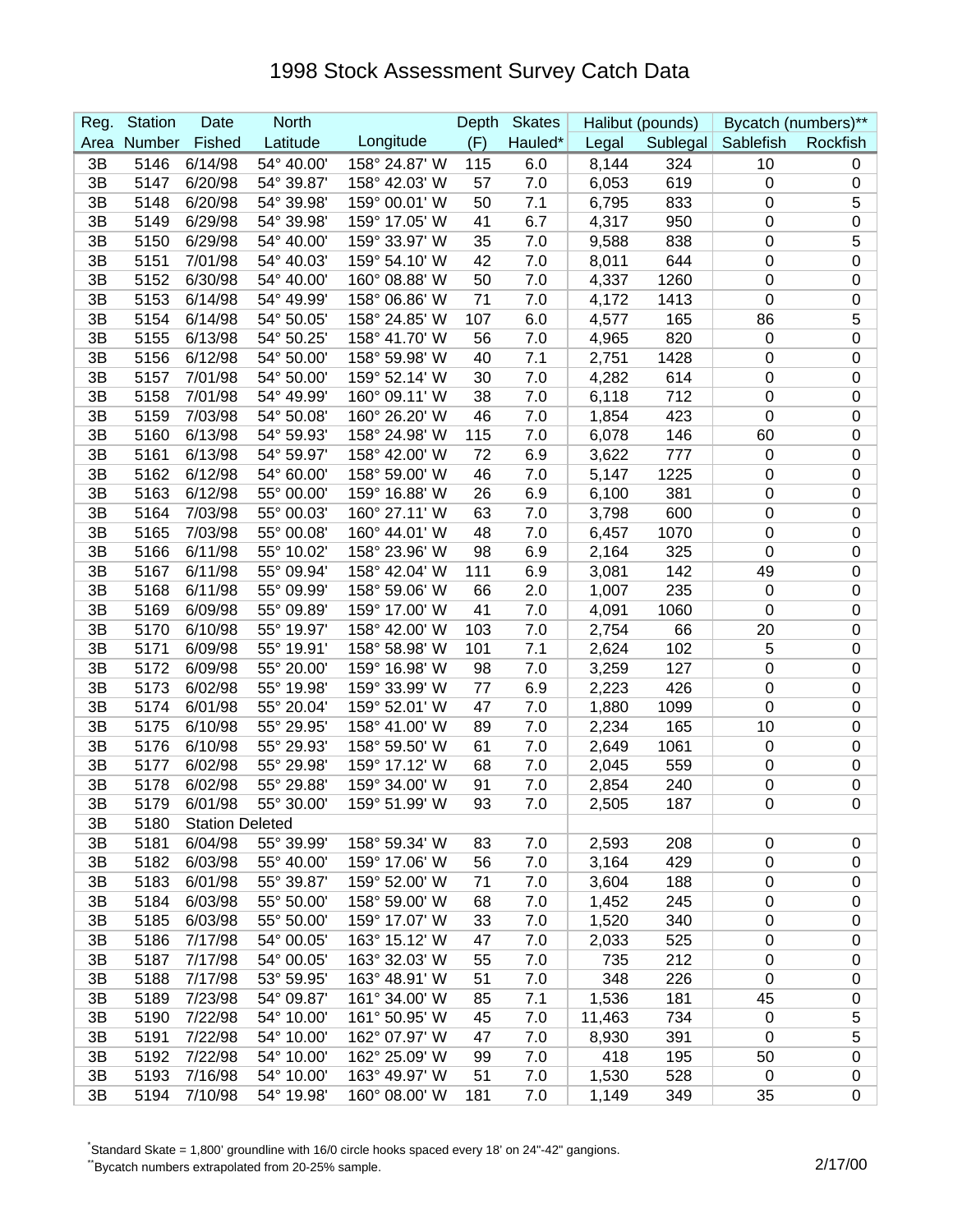| Reg. | <b>Station</b> | Date    | <b>North</b> |               | Depth | <b>Skates</b> |        | Halibut (pounds) |                | Bycatch (numbers)** |
|------|----------------|---------|--------------|---------------|-------|---------------|--------|------------------|----------------|---------------------|
| Area | Number         | Fished  | Latitude     | Longitude     | (F)   | Hauled*       | Legal  | Sublegal         | Sablefish      | Rockfish            |
| 3B   | 5195           | 7/10/98 | 54° 19.94'   | 160° 26.01' W | 68    | 7.0           | 3,165  | 971              | 0              | 0                   |
| 3B   | 5196           | 7/26/98 | 54° 19.97'   | 160° 43.02' W | 60    | 7.0           | 2,890  | 636              | 0              | $\mathbf 0$         |
| 3B   | 5197           | 7/26/98 | 54° 19.93'   | 160° 59.98' W | 74    | 7.0           | 1,314  | 802              | 0              | 0                   |
| 3B   | 5198           | 7/25/98 | 54° 20.04'   | 161° 16.95' W | 60    | 7.0           | 5,366  | 1004             | $\mathbf 0$    | 10                  |
| 3B   | 5199           | 7/23/98 | 54° 19.79'   | 161° 34.00' W | 79    | 6.9           | 2,243  | 159              | 27             | $\mathbf 0$         |
| 3B   | 5200           | 7/23/98 | 54° 20.00'   | 161° 51.05' W | 40    | 7.0           | 10,563 | 455              | $\mathbf 0$    | $\mathbf 0$         |
| 3B   | 5201           | 7/21/98 | 54° 19.90'   | 162° 09.00' W | 32    | 7.0           | 10,416 | 833              | 0              | $\mathbf 0$         |
| 3B   | 5202           | 7/14/98 | 54° 20.02'   | 163° 17.16' W | 30    | 7.0           | 10,786 | 514              | 0              | $\mathbf 0$         |
| 3B   | 5203           | 7/14/98 | 54° 20.02'   | 163° 34.12' W | 62    | 7.0           | 2,084  | 253              | 0              | $\mathbf 0$         |
| 3B   | 5204           | 7/16/98 | 54° 19.96'   | 163° 50.94' W | 63    | 7.0           | 1,885  | 371              | 0              | $\mathbf 0$         |
| 3B   | 5205           | 7/16/98 | 54° 19.62'   | 164° 08.81' W | 53    | 7.0           | 1,064  | 286              | $\mathbf 0$    | $\boldsymbol{0}$    |
| 3B   | 5206           | 7/10/98 | 54° 30.04'   | 160° 25.94' W | 81    | 7.0           | 2,854  | 280              | 10             | $\mathbf 0$         |
| 3B   | 5207           | 7/26/98 | 54° 30.12'   | 160° 42.96' W | 76    | 7.0           | 2,219  | 280              | $\mathbf 0$    | $\mathbf 0$         |
| 3B   | 5208           | 7/25/98 | 54° 29.93'   | 160° 59.89' W | 71    | 7.0           | 1,844  | 148              | 25             | $\mathbf 0$         |
| 3B   | 5209           | 7/25/98 | 54° 30.01'   | 161° 17.96' W | 66    | 7.0           | 1,518  | 761              | $\mathbf 0$    | $\pmb{0}$           |
| 3B   | 5210           | 7/24/98 | 54° 30.00'   | 161° 34.92' W | 38    | 7.1           | 5,106  | 1305             | 0              | $\pmb{0}$           |
| 3B   | 5211           | 7/24/98 | 54° 30.02'   | 161° 51.95' W | 78    | 7.0           | 3,009  | 314              | 0              | $\pmb{0}$           |
| 3B   | 5212           | 7/21/98 | 54° 29.92'   | 162° 09.00' W | 76    | 7.0           | 3,813  | 508              | 0              | $\mathbf 0$         |
| 3B   | 5213           | 7/21/98 | 54° 30.00'   | 162° 26.00' W | 80    | 7.0           | 3,981  | 305              | $\mathbf 0$    | $\mathbf 0$         |
| 3B   | 5214           | 7/14/98 | 54° 30.09'   | 163° 18.18' W | 43    | 7.0           | 4,318  | 636              | 0              | $\mathbf 0$         |
| 3B   | 5215           | 7/15/98 | 54° 29.95'   | 163° 35.11' W | 55    | 7.0           | 3,023  | 544              | 0              | $\mathbf 0$         |
| 3B   | 5216           | 7/15/98 | 54° 30.15'   | 163° 53.11' W | 48    | 7.0           | 2,025  | 543              | $\mathbf 0$    | $\mathbf 0$         |
| 3B   | 5217           | 7/15/98 | 54° 29.98'   | 164° 10.09' W | 51    | 7.0           | 1,911  | 624              | 0              | $\mathbf 0$         |
| 3B   | 5218           | 7/09/98 | 54° 40.03'   | 160° 25.99' W | 56    | 7.0           | 2,634  | 1496             | $\mathbf 0$    | $\pmb{0}$           |
| 3B   | 5219           | 7/09/98 | 54° 39.66'   | 160° 42.99' W | 53    | 7.0           | 4,591  | 1241             | 0              | $\mathbf 0$         |
| 3B   | 5220           | 7/08/98 | 54° 40.04'   | 161° 01.17' W | 50    | 7.0           | 4,799  | 917              | 0              | $\mathbf 0$         |
| 3B   | 5221           | 7/08/98 | 54° 40.01'   | 161° 18.08' W | 77    | 7.0           | 3,768  | 638              | 0              | $\mathbf 0$         |
| 3B   | 5222           | 7/07/98 | 54° 40.03'   | 161° 34.97' W | 35    | 7.0           | 7,032  | 739              | 0              | $\pmb{0}$           |
| 3B   | 5223           | 7/24/98 | 54° 40.00'   | 161° 52.89' W | 43    | 7.0           | 5,582  | 393              | 0              | $\pmb{0}$           |
| 3B   | 5224           | 7/13/98 | 54° 40.00    | 162° 44.06' W | 46    | 7.0           | 3,044  | 979              | 0              | $\pmb{0}$           |
| 3B   | 5225           | 7/09/98 | 54° 49.98'   | 160° 43.95' W | 55    | 7.0           | 3,973  | 407              | 0              | $\mathbf 0$         |
| 3B   | 5226           | 7/08/98 | 54° 50.00'   | 161° 01.05' W | 56    | 7.0           | 3,722  | 1234             | 0              | $\mathbf 0$         |
| 3B   | 5227           | 7/07/98 | 54° 49.97'   | 161° 18.29' W | 54    | 7.0           | 4,796  | 504              | 0              | $\mathbf 0$         |
| 3B   | 5228           | 7/07/98 | 54° 50.02'   | 161° 36.03' W | 38    | 7.0           | 6,592  | 423              | 0              | $\Omega$            |
| 3B   | 5229           | 7/13/98 | 54° 50.00'   | 162° 45.12' W | 29    | 7.0           | 2,526  | 427              | 0              | 0                   |
| 3B   | 5230           | 7/13/98 | 54° 49.95'   | 163° 02.84' W | 41    | 7.0           | 3,350  | 614              | $\pmb{0}$      | 0                   |
| 3B   | 5231           | 7/06/98 | 54° 60.00'   | 161° 00.91' W | 57    | 7.0           | 3,047  | 380              | $\pmb{0}$      | $\mathbf 0$         |
| 3B   | 5232           | 7/06/98 | 54° 59.99'   | 161° 18.92' W | 50    | 7.0           | 5,335  | 1007             | $\pmb{0}$      | $\mathbf 0$         |
| 3B   | 5233           | 7/06/98 | 55° 10.00'   | 161° 01.88' W | 51    | 7.0           | 3,030  | 677              | $\pmb{0}$      | $\pmb{0}$           |
| 3B   | 5234           | 8/09/98 | 55° 19.88'   | 156° 03.22' W | 176   | 6.8           | 5,358  | 9                | 19             | 29                  |
| 3B   | 5235           | 8/09/98 | 55° 19.80'   | 156° 21.20' W | 94    | 6.9           | 2,509  | 302              | $\mathbf 0$    | 0                   |
| 3B   | 5236           | 8/07/98 | 55° 30.76'   | 155° 44.91' W | 113   | 7.0           | 2,033  | 174              | 20             | 0                   |
| 3B   | 5237           | 8/08/98 | 55° 30.14'   | 156° 03.18' W | 109   | 7.0           | 2,384  | 303              | 5              | $\pmb{0}$           |
| 3B   | 5238           | 8/09/98 | 55° 29.77'   | 156° 20.50' W | 116   | 7.0           | 2,775  | 66               | 25             | 5                   |
| 3B   | 5239           | 8/07/98 | 55° 40.23'   | 155° 25.19' W | 99    | 7.0           | 704    | 142              | 10             | 0                   |
| 3B   | 5240           | 8/07/98 | 55° 40.45'   | 155° 44.14' W | 64    | 7.0           | 1,878  | 887              | $\overline{0}$ | $\pmb{0}$           |
| 3B   | 5241           | 8/08/98 | 55° 39.91'   | 156° 02.41' W | 126   | 6.9           | 1,097  | 66               | 64             | 0                   |
| 3B   | 5242           | 8/08/98 | 55° 40.53'   | 156° 18.93' W | 138   | 7.0           | 4,624  | 46               | 30             | 0                   |
| 3B   | 5243           | 8/10/98 | 55° 39.92'   | 156° 38.00' W | 131   | 7.0           | 1,382  | 70               | 10             | 0                   |

\* Standard Skate = 1,800' groundline with 16/0 circle hooks spaced every 18' on 24"-42" gangions.